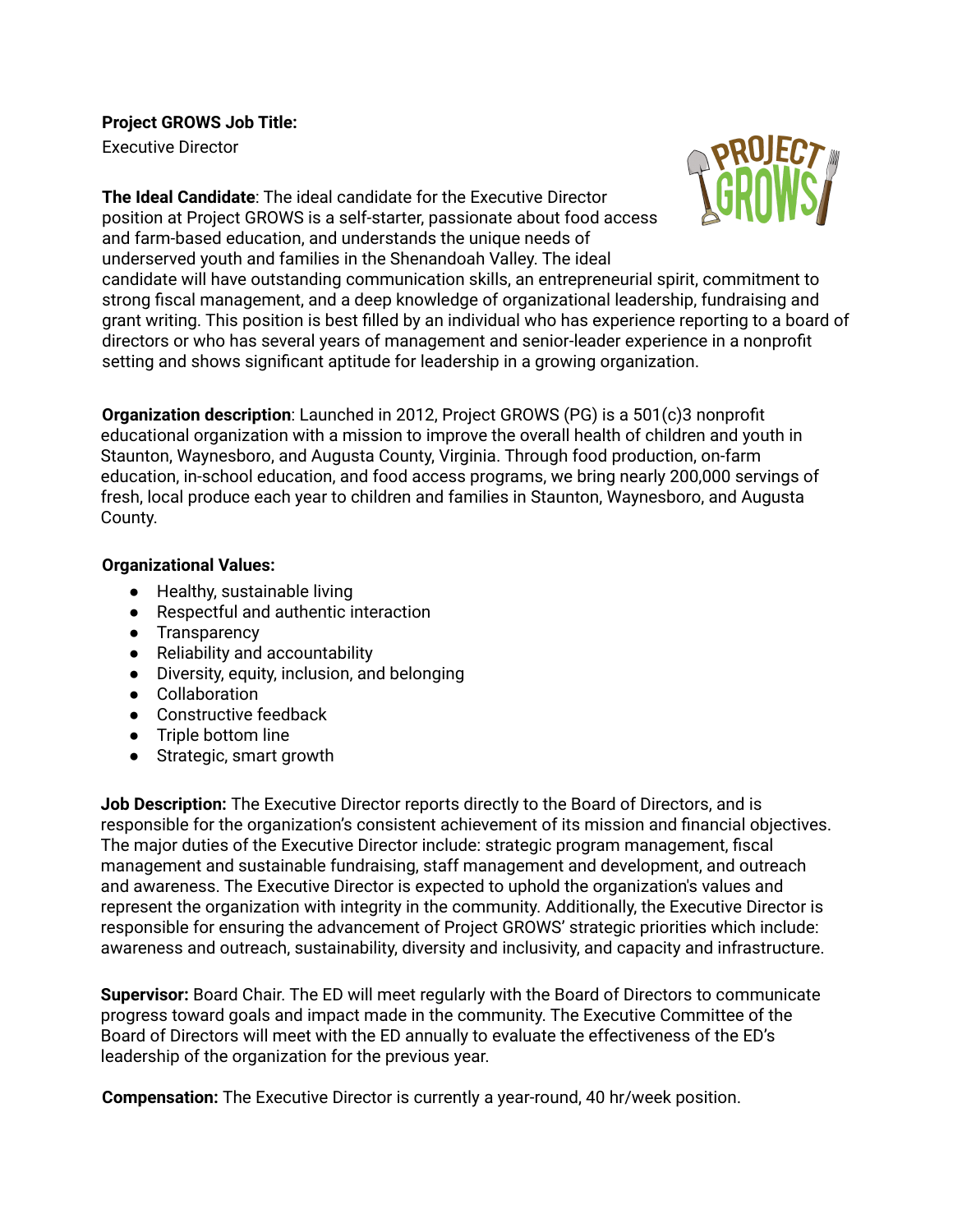Benefits include: health insurance, generous paid time off, and a share of farm produce. Salary is negotiable based on experience.

### **Major Duties:**

### **Management**

- Oversee implementation of current strategic plan
- Create systems to evaluate and monitor program progress and impact
- Solicit ongoing feedback from stakeholders, team members, and community members to inform programs annually
- Work collaboratively with the Board to develop a governance pipeline

# **Fiscal Management and Sustainable Fundraising**

- Develop annual fundraising plan and manage all aspects of individual giving including identification, cultivation, solicitation, and stewardship
- Expand our current donor base through outreach and significant cultivation
- Maintain organizational database of donors and community partners (Bloomerang software)
- Maintain regular donor communication
- Implement annual giving campaign that includes at least two solicitations of LYBUNTS and **SYBUNTS**
- Solicit major gifts
- Oversee annual gala and other fundraising events throughout the year as needed, in partnership with Fundraising Committee
- Oversee grants management including research, applications, appreciation, and reporting
- Build relationships with potential corporate sponsors and solicit donations
- Develop and solicit opportunities for earned income and program income
- Develop annual organizational and programmatic budgets in conjunction with the Board of Directors and ensure that revenue and expenses stay within reason of annual budget
- Process organizational mail, pay bills, and keep up with all state and federal nonprofit and corporate regulations
- Manage cash flow, record keeping, fiscal processes and procedures including copying and depositing all checks, writing thank you notes, keeping records, etc.
- Work in collaboration with accountant to provide payroll hours, monthly deposit records, and tax information
- Work with Board Treasurer to provide monthly financial statements to Board of Directorsboard of directors
- Hire and work with outside accountant to provide an annual financial review and manage payroll

# **Staff Management and Oversight**

- Hire and manage staff providing job descriptions, annual work plans, and annual reviews
- Provide program support and staff professional development
- Build organizational capacity and infrastructure
- Provide staff support to fill in critical gaps in core programming and to build